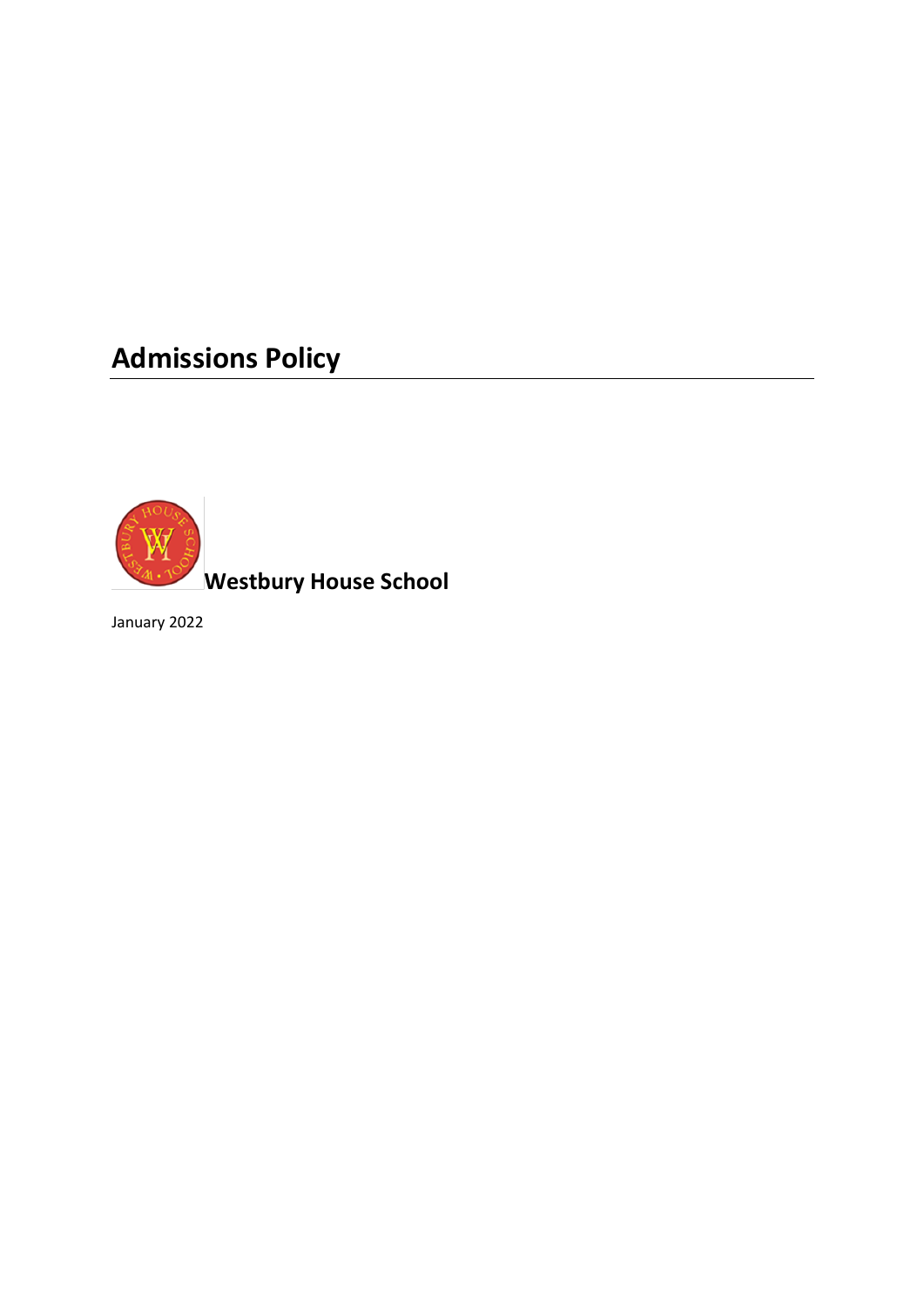# **Contents**

| 1              |  |
|----------------|--|
| $\mathcal{P}$  |  |
|                |  |
| 3              |  |
| $\overline{4}$ |  |
| 5              |  |
| 6              |  |
|                |  |
| 8              |  |
| 9              |  |
| 10             |  |
| 11             |  |
| 12             |  |
| 13             |  |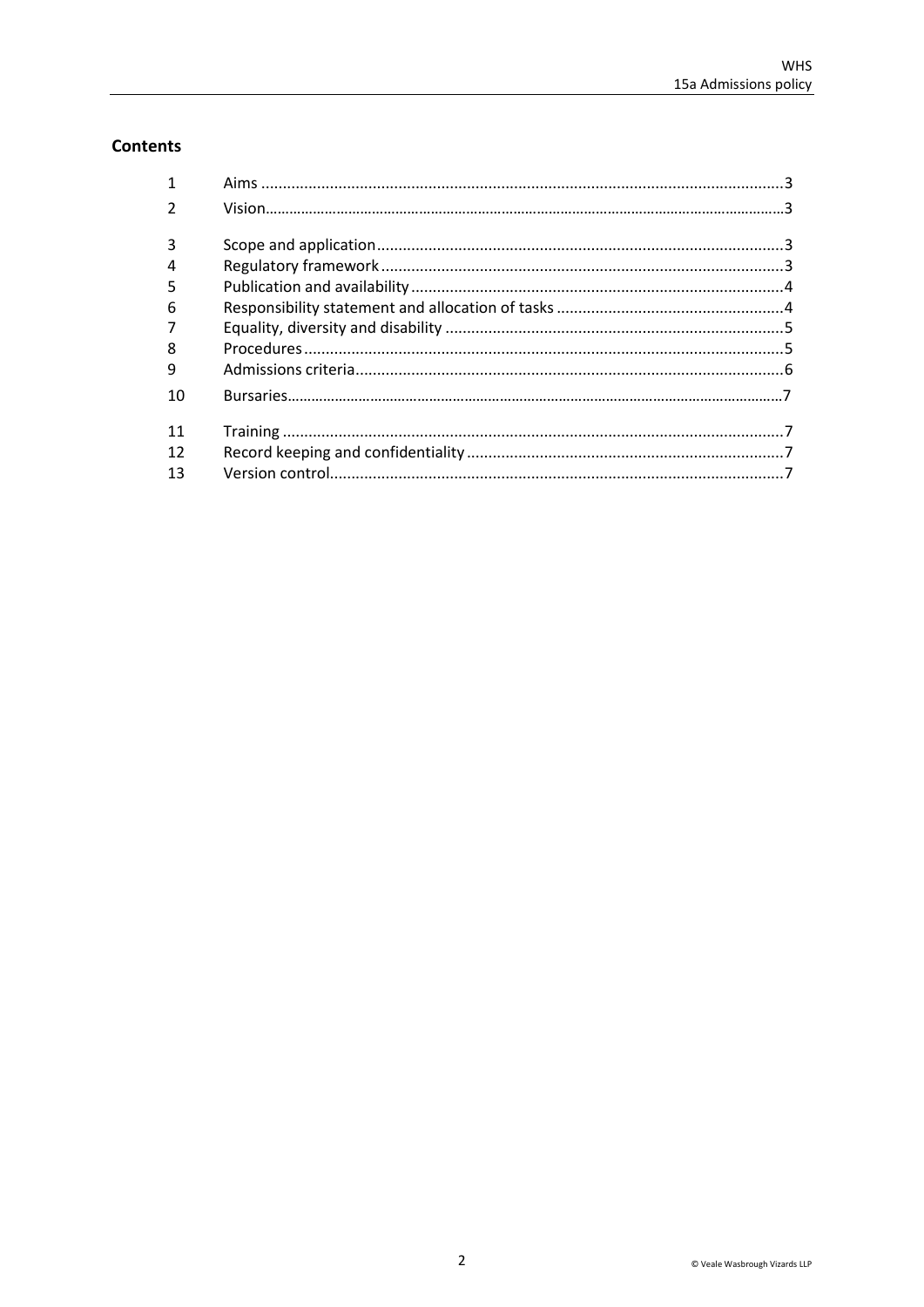# <span id="page-2-0"></span>1 **Aims**

- 1.1 This is the admissions policy of Westbury House School (the **School**).
- 1.2 The aims of this policy are as follows:
	- 1.2.1 to set out the particulars of the School's policy on and arrangements for admission to the School
	- 1.2.2 to describe how the School identifies and admits children who will benefit from the education and other opportunities available at the School and who will contribute to and benefit from the ethos and activities of our School community
	- 1.2.3 to ensure compliance with the School's responsibilities under the Equality Act 2010.

#### <span id="page-2-1"></span>2 **Vision**

- 2.1 Westbury House is a small preparatory school that seeks to promote a caring and nurturing family atmosphere in which the weakest are not overwhelmed and the strongest are stretched so that each child who passes through the school reaches their full potential. The breadth of curriculum and learning experiences we offer seek to develop children who love learning and are prepared to contribute fully within a multi-cultural community. It opened in 1967 on 31st January and it is registered with the Department for Education for a maximum of 128 pupils.
- 2.2 High but realistic standards of academic attainment are set to encourage children to fulfil their own potential. We aim for a consistency in approach so that children are guided in the same direction by all staff.
- 2.3 The School encourages a love of learning by introducing pupils to a broad-ranging curriculum, with a special emphasis on creative learning.

# 3 **Scope and application**

- 3.1 The procedures set out in this policy apply at each of the main points of entry to the School and also to candidates for occasional vacancies in any other year group.
- 3.2 The procedures set out in this policy do not apply to existing pupils who are progressing through the School.
- 3.3 Prospective parents should also consult the School's terms and conditions, which are available on the website.

#### <span id="page-2-2"></span>4 **Regulatory framework**

- 4.1 This policy has been prepared to meet the School's responsibilities under:
	- 4.1.1 Education (Independent School Standards) Regulations 2014
	- 4.1.2 Statutory framework for the Early Years Foundation Stage (DfE, September 2021)
	- 4.1.3 Education and Skills Act 2008
	- 4.1.4 Childcare Act 2006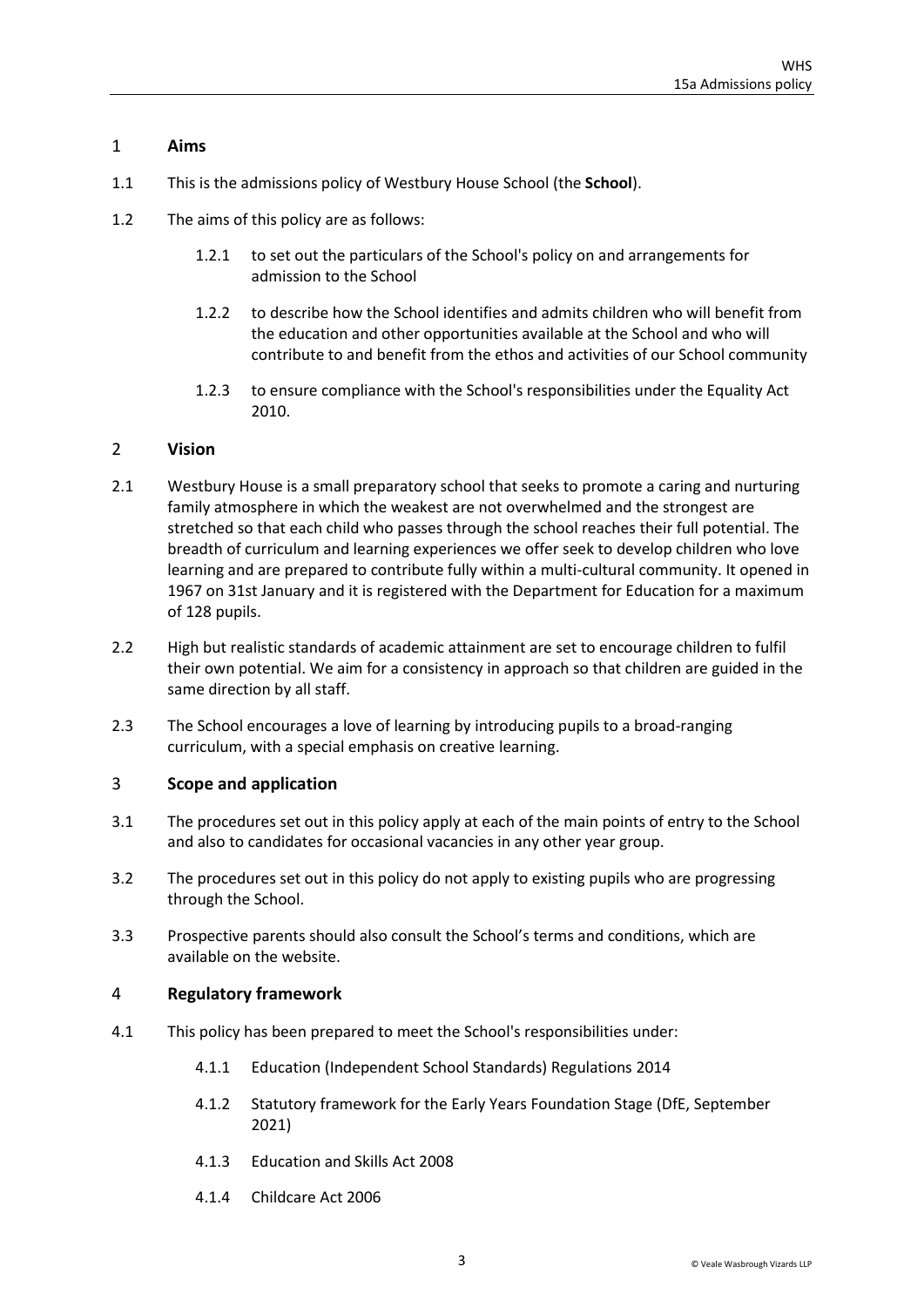- 4.1.5 Equality Act 2010
- 4.1.6 Data Protection Act 2018 and General Data Protection Regulation (GDPR); and
- 4.1.7 SEND Code of practice: 0 to 25 years (DfE and Department of Health, January 2015).
- 4.2 This policy has regard to the following guidance and advice:
	- 4.2.1 [Children missing education \(DfE, September 2016\);](https://www.gov.uk/government/uploads/system/uploads/attachment_data/file/550416/Children_Missing_Education_-_statutory_guidance.pdf) and
	- 4.2.2 School [attendance \(DfE, November 2016\).](https://www.gov.uk/government/uploads/system/uploads/attachment_data/file/564599/school_attendance.pdf)

#### <span id="page-3-0"></span>5 **Publication and availability**

- 5.1 This policy is published on the School website.
- 5.2 This policy is available in hard copy, on request, from the School office.
- 5.3 This policy can be made available in large print if required.

#### <span id="page-3-1"></span>6 **Responsibility statement and allocation of tasks**

- 6.1 The Proprietor has overall responsibility for all matters which are the subject of this policy.
- 6.2 To ensure the efficient discharge of its responsibilities under this policy, the Proprietor has allocated the following tasks:

| Task                                                                                                                                                  | <b>Allocated to</b>     | When / frequency of review                        |
|-------------------------------------------------------------------------------------------------------------------------------------------------------|-------------------------|---------------------------------------------------|
| Keeping the policy up to date<br>and compliant with the law and<br>best practice                                                                      | Head & SENCo            | As required, and at least termly                  |
| Monitoring the<br>implementation of the policy,<br>relevant risk assessments and<br>any action taken in response<br>and evaluating effectiveness      | Head                    | As required, and at least termly                  |
| Maintaining up to date records<br>of all information created in<br>relation to the policy and its<br>implementation as required by<br>the GDPR        | <b>School Secretary</b> | As required, and at least termly                  |
| Seeking input from interested<br>groups (such as pupils, staff,<br>parents) to consider<br>improvements to the School's<br>processes under the policy | Head                    | As required, and at least<br>annually             |
| Formal review                                                                                                                                         | Proprietor              | As required, and at least once<br>every two years |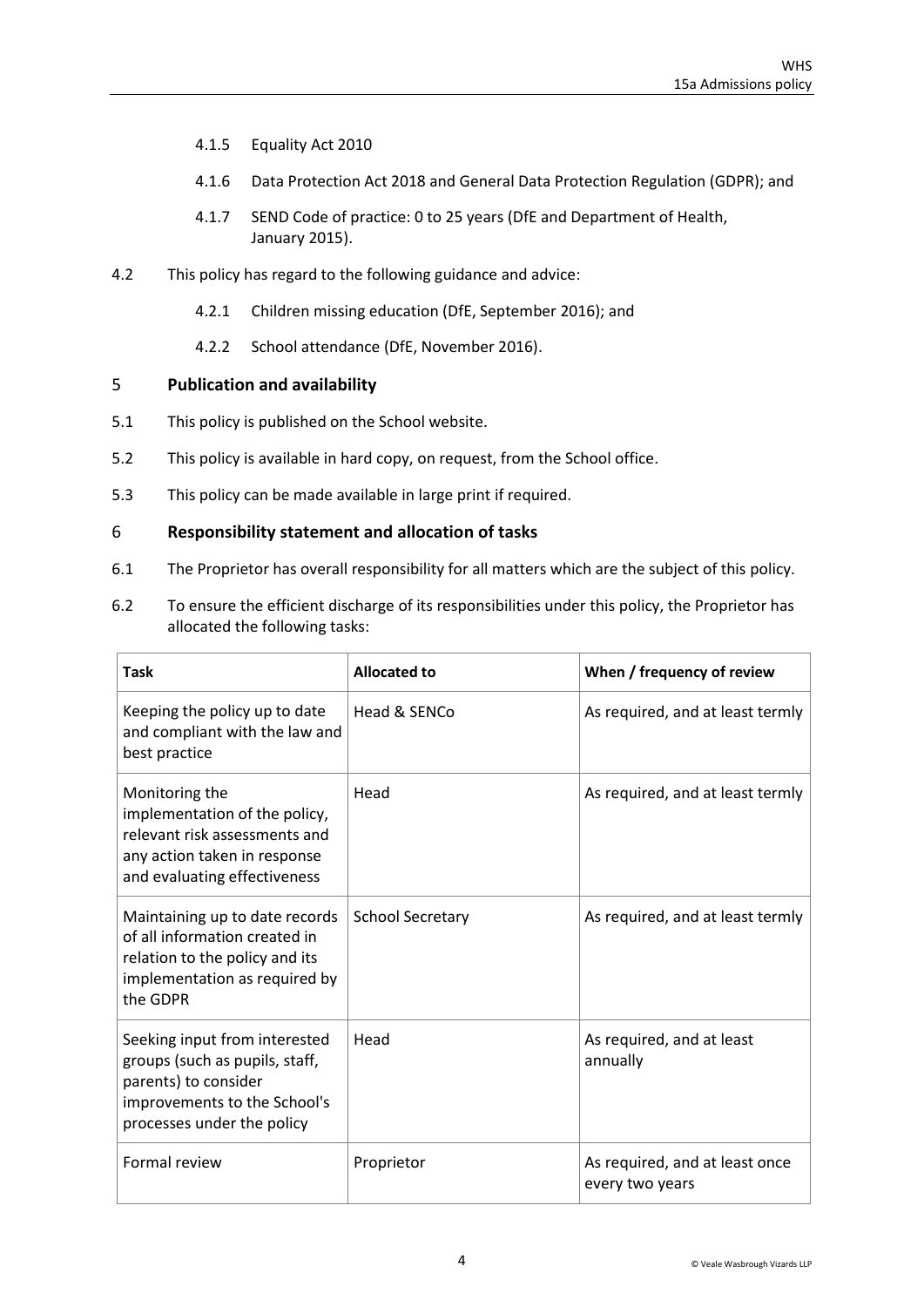# <span id="page-4-0"></span>7 **Equality, diversity and disability**

- 7.1 All candidates for admission will be treated equally, irrespective of their or their parents' race, sexual orientation, religion or belief, pregnancy or maternity, sex, gender reassignment or any disability. Candidates will also be treated equally in respect of their parents' age, sex or marital or civil partnership status.
- 7.2 The School is inclusive and welcomes applicants with disabilities and special educational needs. The School currently has limited facilities for the disabled but will do all that is reasonable to comply with its legal and moral responsibilities under the Equality Act 2010 in order to accommodate the needs of applicants who have disabilities for which, with reasonable adjustments, the School can cater adequately.
- 7.3 Parents of a child who has any disability or special educational needs should provide the School with full details on registration. The School needs to be aware of any particular requirements which may affect a child's ability to participate in the admissions procedure and to take full advantage of the education provided at the School.
- 7.4 The School shall determine the reasonable adjustments that are required for the applicant based on the information provided, in accordance with the School's obligations under equality legislation. The School will consult with parents about the adjustments which can reasonably be made to ensure that the application procedure is accessible for the child and that the School can cater adequately for the child should an offer of a place be made.
- 7.5 In instances where provision is above the remit of the school's resources for example Occupational Therapy or Speech and Language, in order for the child to access the full curriculum, parents would be advised that an additional cost may ensue or support should be sought outside school.
- 7.6 Westbury House School serves a diverse community, and some pupils have English as an additional language. Pupils who are at an early stage of learning English as an additional language (i.e. those who join the school with little or no English) or who are at a more advanced stage of learning English but still below the level of competence expected within their age group, will require additional support from an EAL specialist. This extra provision is not included in the school fees.
- 7.7 Pupils in Years 1 to 6 must aim to achieve a reasonable degree of fluency in English in order to cope with the academic and social demands of Westbury House School.

# <span id="page-4-1"></span>8 **Procedures**

- 8.1 Prospective parents school contact the school via email [Admissions@westburyhouse.surrey.sch.uk](mailto:Admissions@westburyhouse.surrey.sch.uk) or via telephone 020 8942 5885.
- 8.2 A prospectus is available to parents on request and can either be collected in person or posted out to the prospective parents. This contains information about the School, photographs and contact details.
- 8.3 To register for a place, parents are required to complete a registration form which is available on the School's website and to pay the applicable registration fee. Pupils may be registered for entry at any time after their birth.
- 8.4 Prospective pupils and their Parents are encouraged to attend one of the School's Open mornings or 'School in Action' days are welcome to arrange a tour of the School at another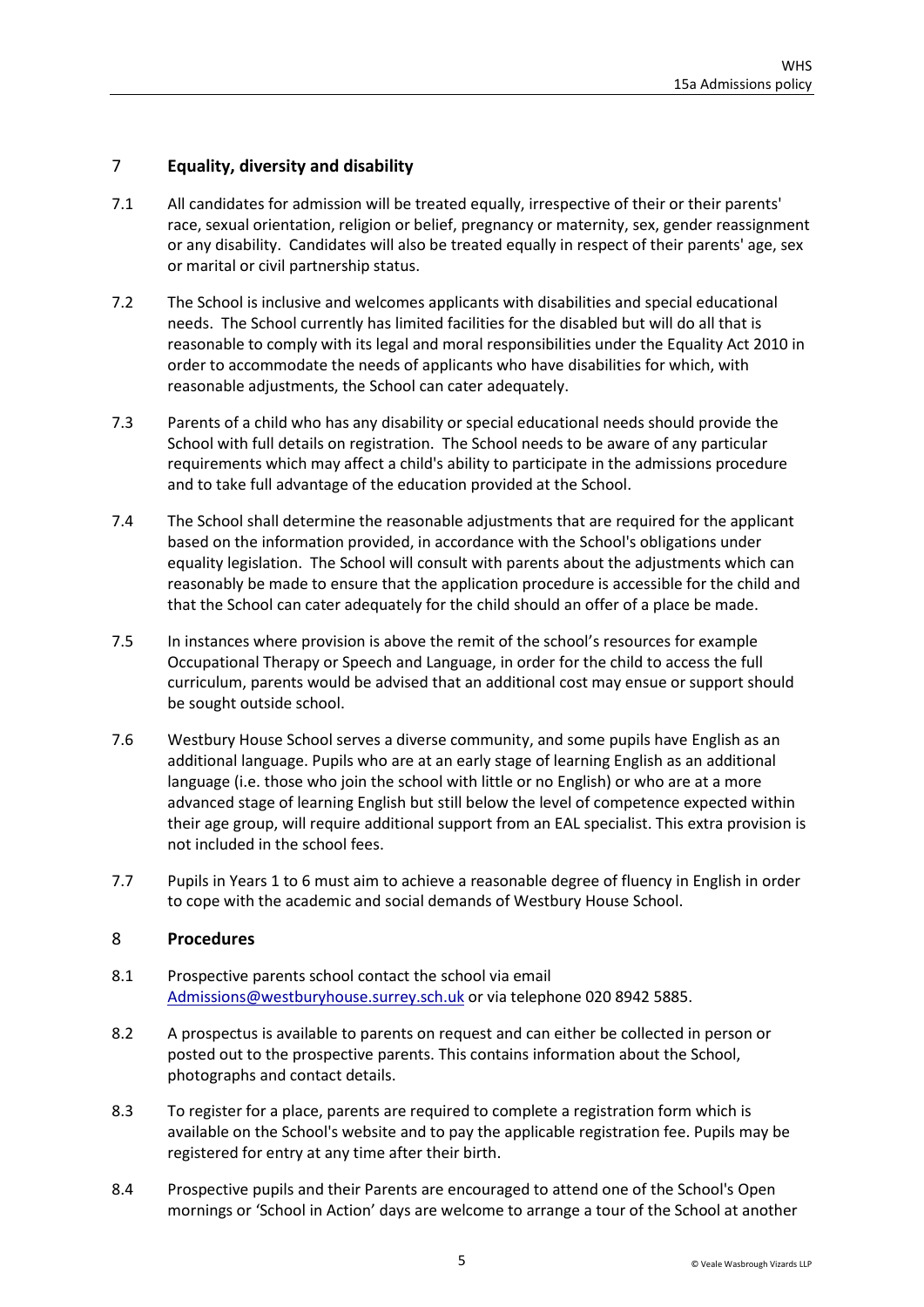time. Parents should contact the School Office to make an appointment to see the Head or the Head of EYFS or the Nursery Manager as appropriate, in order to discuss their application. No child is admitted until personal contact has been made.

- 8.5 **Entry points**: The following procedures apply at each of the main points of entry (September) and also to candidates for occasional vacancies in any other year group.
- 8.6 **Admissions procedure**: The School's admission procedure has two elements:
	- 8.6.1 A tour and interview with Head; and
	- 8.6.2 An Acquaint day.
	- 8.6.3 The school is nonselective thus there are no formal assessments. However, paperwork will be sought from the transfer school.

#### 8.7 **Interview**:

8.7.1 In all cases there will be a general interview to explore the candidate's interests, attitude to school, personal qualities, ability to contribute to the School community, support available at home and any relevant connection with the School.

#### 8.8 **Acquaint day**

- 8.8.1 The pupil will be invited to spend the day with their prospective Form Group to (informally) assess academic ability, attitude and behaviour, involvement in the School community, talents and interest, and any other special circumstances such as special education needs, or a disability.
- 8.8.2 In the case of a child presenting with additional learning needs, the school may request additional acquaint days.

#### 8.9 **Settling days**

8.9.1 For Nursery applications, children will be invited to a number of 'settling sessions' prior to their entry in order that they might be familiar with the environment and their classmates before they start.

# <span id="page-5-0"></span>9 **Admissions criteria**

- 9.1 The admissions criteria are:
	- 9.1.1 satisfactory interview
	- 9.1.2 a successful acquaint day
	- 9.1.3 commitment to the School's ethos as described in the School's aims
	- 9.1.4 ability to meet the needs of the child.
- 9.2 We reserve the right to restrict the offer of places to children who we feel can benefit from the broad and varied curriculum offered and make a positive contribution to the School community.
- 9.3 All candidates must have the legal right to live and study in the UK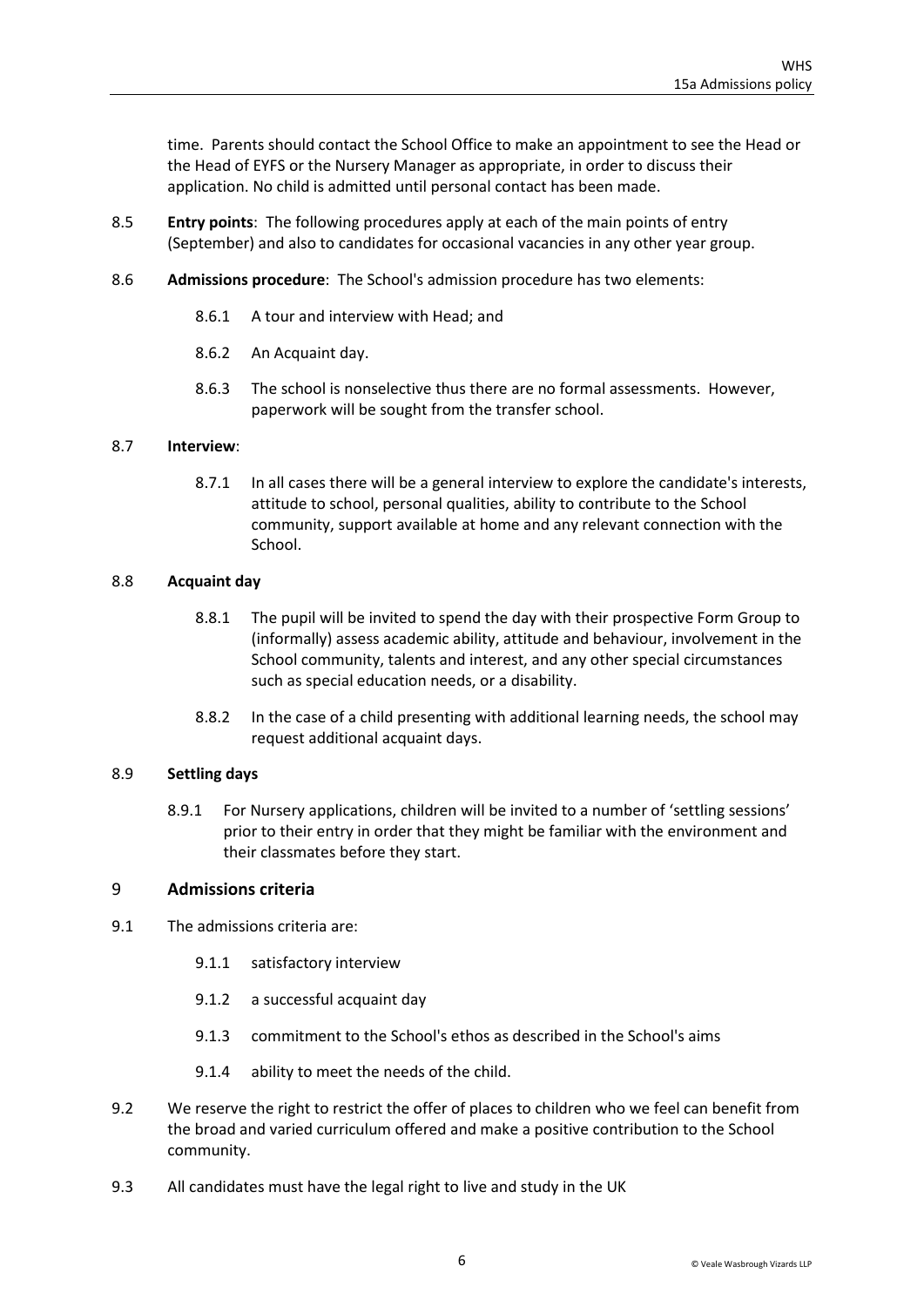- 9.4 **Oversubscription for entry at age 4**: If the School has more applicants than places available, we offer places in the following order of priority: (1) Children of staff within the Inspired Learning Group; (2) Siblings of current or former pupils, and; (3) all other pupils in strict order of registration. Please note that admission is not automatic and the candidate must meet the admissions criteria.
- 9.5 It is assumed that pupils will automatically progress through the School, subject to him / her meeting the required standards of behaviour and progress.

# 10 **Bursaries**

10.1 Bursaries are available and are means tested. Please contact the school or the school's parent company, Inspired Learning Group for further information.

#### <span id="page-6-0"></span>11 **Training**

- 11.1 The School ensures that regular guidance and training is arranged on induction and at regular intervals thereafter so that staff and volunteers understand what is expected of them by this policy and have the necessary knowledge and skills to carry out their roles.
- 11.2 The level and frequency of training depends on role of the individual member of staff.
- 11.3 The School maintains written records of all staff training.

#### <span id="page-6-1"></span>12 **Record keeping and confidentiality**

- 12.1 All records created in accordance with this policy are managed in accordance with the School's policies that apply to the retention and destruction of records.
- 12.2 A confidential admissions record will be kept for each candidate.

#### 12.3 **Admission register**

For pupils admitted to the School, the School will:

- 12.3.1 maintain an admission register; and
- 12.3.2 inform the local authority of any pupil who is going to be added to or deleted from the School's admission register at non-standard transition points

in accordance with the requirements of the Education (Pupil Registration) (England) Regulations 2006 (as amended).

12.4 The records created in accordance with this policy may contain personal data. The School has a number of privacy notices which explain how the School will use personal data about pupils and parents. The privacy notices are published on the School's website. In addition, staff must ensure that they follow the School's data protection policies and procedures when handling personal data created in connection with this policy. This includes the School's Data Protection Policy and Information Security Policy.

#### <span id="page-6-2"></span>13 **Version control**

| Date of adoption of this policy    | November 2021 |
|------------------------------------|---------------|
| Date of last review of this policy | January 2022  |